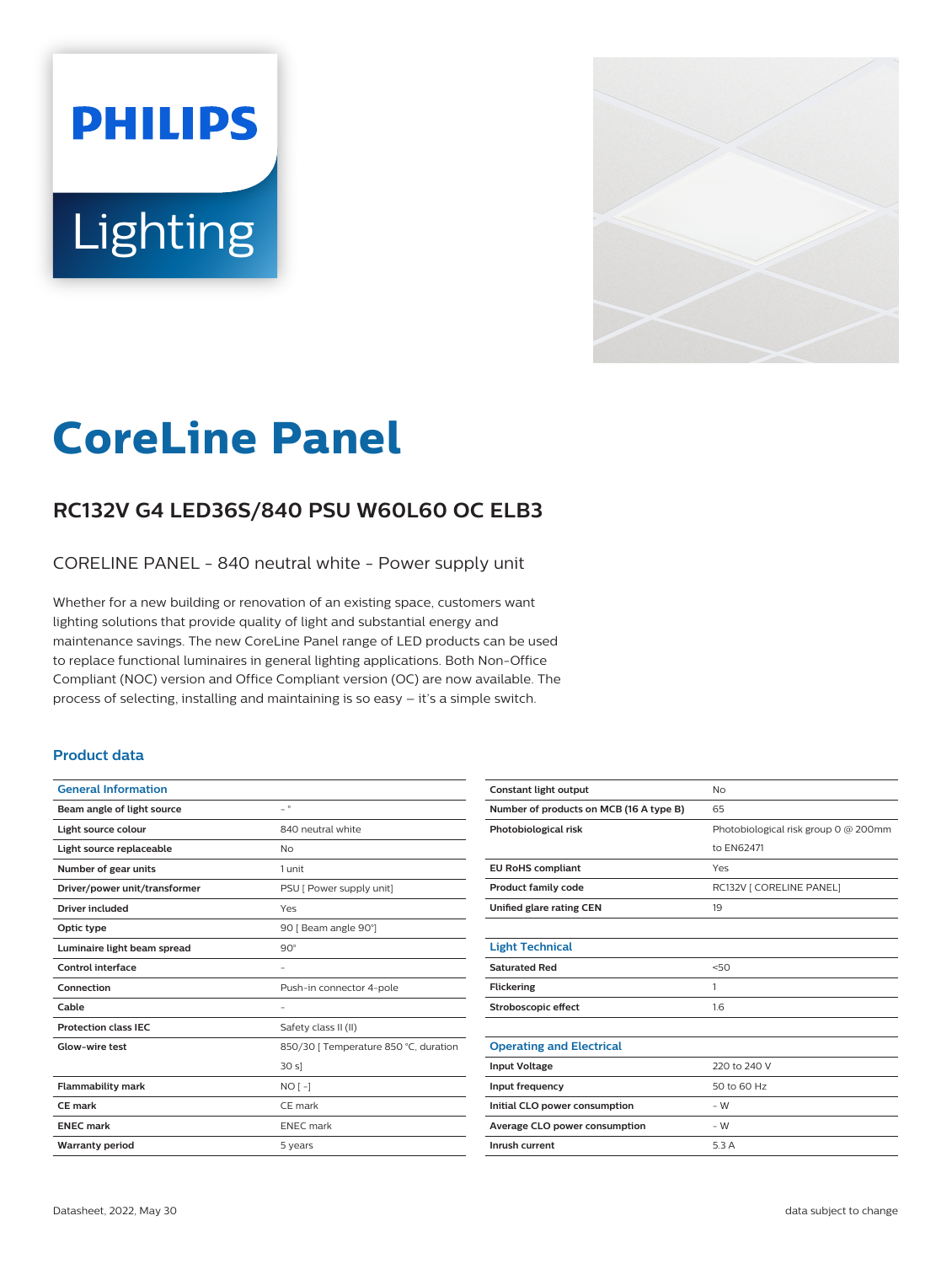### **CoreLine Panel**

| Inrush time                                | 0.052 ms                                 |
|--------------------------------------------|------------------------------------------|
| Power factor (min.)                        | 0.9                                      |
|                                            |                                          |
| <b>Controls and Dimming</b>                |                                          |
| Dimmable                                   | No                                       |
|                                            |                                          |
| <b>Mechanical and Housing</b>              |                                          |
| <b>Housing material</b>                    | Steel                                    |
| <b>Reflector material</b>                  | Acrylate                                 |
| Optic material                             | Polystyrene                              |
| Optical cover/lens material                | Polystyrene                              |
| <b>Fixation material</b>                   |                                          |
| Optical cover/lens finish                  | Opal                                     |
| Overall length                             | 595 mm                                   |
| <b>Overall width</b>                       | 595 mm                                   |
| <b>Overall height</b>                      | 16 mm                                    |
| Colour                                     | White                                    |
| Dimensions (height x width x depth)        | 16 x 595 x 595 mm (0.6 x 23.4 x 23.4 in) |
|                                            |                                          |
| <b>Approval and Application</b>            |                                          |
| Ingress protection code                    | IP20/44 [ Finger-protected; wire-        |
|                                            | protected, splash-proof]                 |
| Mech. impact protection code               | IK03 [ 0.3 J]                            |
| <b>Sustainability rating</b>               |                                          |
|                                            |                                          |
| <b>Initial Performance (IEC Compliant)</b> |                                          |
| Initial luminous flux (system flux)        | 3600 lm                                  |
| <b>Luminous flux tolerance</b>             | $+/-10%$                                 |
| Initial LED luminaire efficacy             | 123 lm/W                                 |
| Init. Corr. Colour Temperature             | 4000 K                                   |
| Init. Colour rendering index               | >80                                      |
| Initial chromaticity                       | (0.38, 0.38) SDCM <3                     |
| Initial input power                        | 33 W                                     |
|                                            |                                          |

| Power consumption tolerance                     | $+/-10%$                        |  |
|-------------------------------------------------|---------------------------------|--|
|                                                 |                                 |  |
| <b>Over Time Performance (IEC Compliant)</b>    |                                 |  |
| Control gear failure rate at median useful life | 5 %                             |  |
| 50,000h                                         |                                 |  |
| Lumen maintenance at median useful life*        |                                 |  |
| 35,000 h                                        |                                 |  |
| Lumen maintenance at median useful life*        | L80                             |  |
| 50,000 h                                        |                                 |  |
| Lumen maintenance at median useful life*        |                                 |  |
| 75,000h                                         |                                 |  |
| Lumen maintenance at median useful life*        | ٠                               |  |
| 100,000 h                                       |                                 |  |
|                                                 |                                 |  |
| <b>Application Conditions</b>                   |                                 |  |
| Ambient temperature range                       | +10 to +40 $°C$                 |  |
| Performance ambient temperature Tq              | 25 °C                           |  |
| Maximum dimming level                           | 1%                              |  |
| Suitable for random switching                   | Not applicable                  |  |
|                                                 |                                 |  |
| <b>Product Data</b>                             |                                 |  |
| Full product code                               | 871869996711600                 |  |
| Order product name                              | RC132V G4 LED36S/840 PSU W60L60 |  |
|                                                 | OC ELB3                         |  |
| EAN/UPC - product                               | 8718699967116                   |  |
| Order code                                      | 96711600                        |  |
| SAP numerator - quantity per pack               | 1                               |  |
| Numerator - packs per outer box                 | 1                               |  |
| <b>SAP</b> material                             | 910505100533                    |  |
| SAP net weight (piece)                          | 4.500 kg                        |  |



#### **Dimensional drawing**



**RC132V G4 LED36S/840 PSU W60L60 OC ELB3**